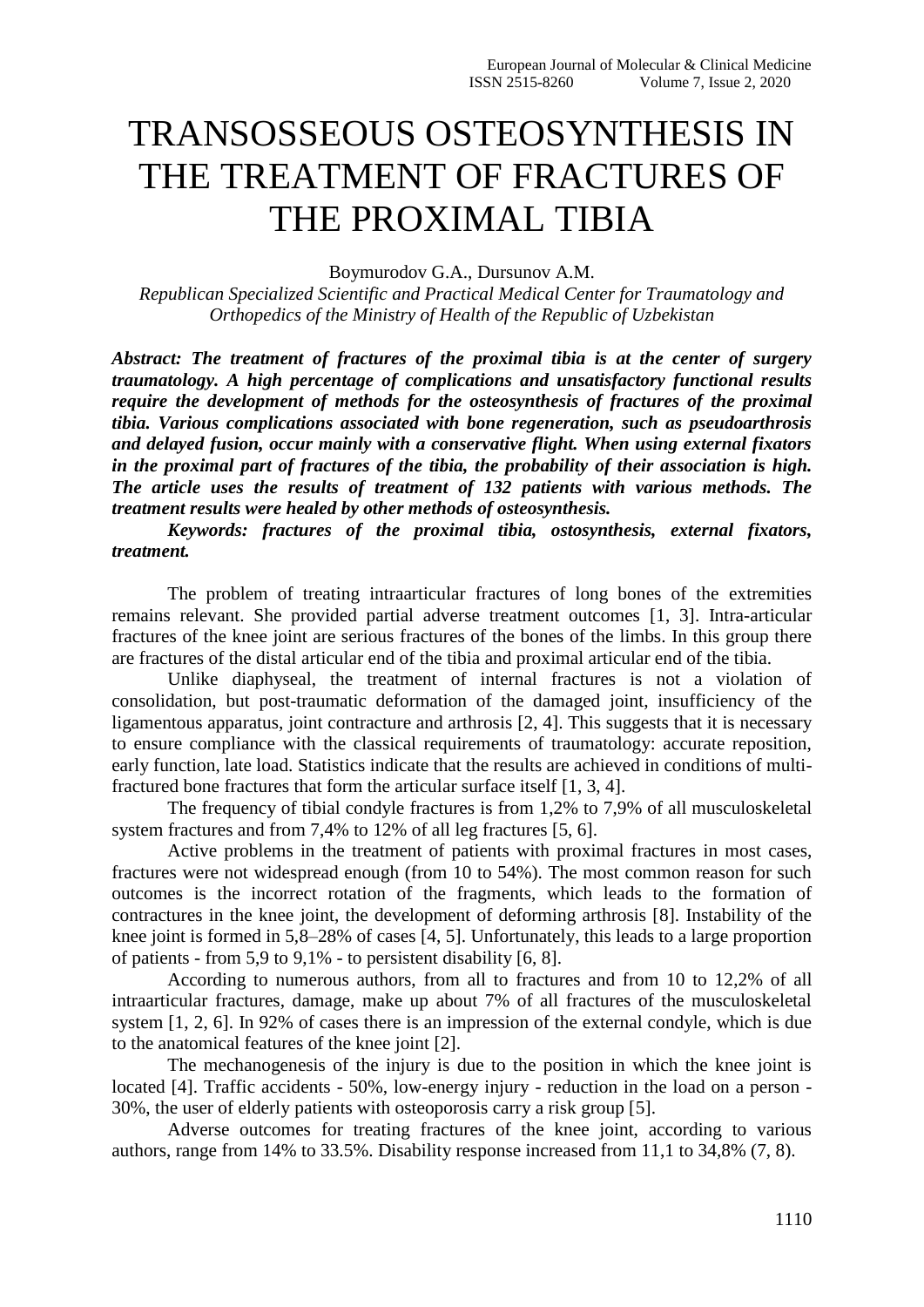**The aim** of this research is evaluation of effectiveness of transosseous osteosynthesis in the treatment of fractures of the proximal tibia.

# **Material and methods.**

In this work, we present the results of the treatment of 132 patients with fractures of the proximal leg bones. Over the past 10 years (2009-2019), 132 patients with various types of intraarticular fractures of the knee joint region have been held at the Department of Traumatology. The results were studied in 94 patients. Duration of observation - from 1 year to 10 years after injury. The total duration of treatment is from 4,5 to 9 months.

There were 89 men and 43 women. Fractures of the proximal leg bones are more common in people of working age. So, at the age from 21 to 50 years old there were 105 patients, in the elderly and senile age - 27 patients. In manufacturing, 29 (22%) patients were injured; as a result of road traffic accidents, 26 (19,7%) patients were injured, and 77 (58,3%) patients were injured. In 47 patients, fractures of the proximal leg bones were accompanied by multiple and combined injuries, which characterizes the severity of this contingent of patients. So, in 32 patients there was a combined trauma, in 37 patients - multiple trauma.

For a comparative analysis, a group of 68 victims was identified, whose long-term results were studied within 3 years from the moment of injury or more. The control group, comparable with those studied by age, gender and somatic status, consisted of 64 people with similar fractures, treated by other methods.

The experience of treating patients in a comparative aspect with other methods and methods has shown that the most favorable outcomes were obtained using the Ilizarov method.

The relatively low invasiveness of surgical intervention, significant repositional and fixative properties of hardware treatment provide restoration of congruency and early restoration of joint function.

In isolated fractures of the lateral or medial condyle of the tibia without displacement of fragments, transosseous osteosynthesis is carried out as follows. The first step through a larger mass of the broken condyle is a spoke with a thrust pad. The second spoke is carried out counterclockwise to the first 40-45 degrees. Both spokes tighten in the ring support. The apparatus is being installed according to the Ilizarov method.

With displaced fractures, fragments are compared in a four-section apparatus. Distal and proximal supports are formed on the thigh and lower leg. Two intermediate supports are formed at the level of tuberosity of the tibia and condyles of the femur. Through a mixed fragment, a spoke is held with a thrust pad, by means of which reposition is carried out.

# **Results and discussion.**

Outcomes were assessed as excellent in 67 (50,8%), good in 43 (32,6%), satisfactory in 22 (16,6%).

Almost all patients returned to their previous work and lifestyle. The obtained satisfactory outcomes in 22 are associated with severe comminuted and impressioncompression fractures, which was the reason for the development of deforming arthrosis of the knee joint in the postoperative period.

Well-known and widely used methods of internal fixation have significant drawbacks, which are especially evident in the treatment of severe limb injuries. So, bone osteosynthesis requires the use of a massive fixative, as well as the implementation of a significant extent of surgical access for adequate reposition of bone fragments. This is associated with additional trauma to the soft tissues surrounding the fracture, which leads to a deterioration in the blood supply to the fracture zone and a violation of the venous and lymphatic outflows. In addition, such operations increase blood loss and increase the risk of developing fatty and